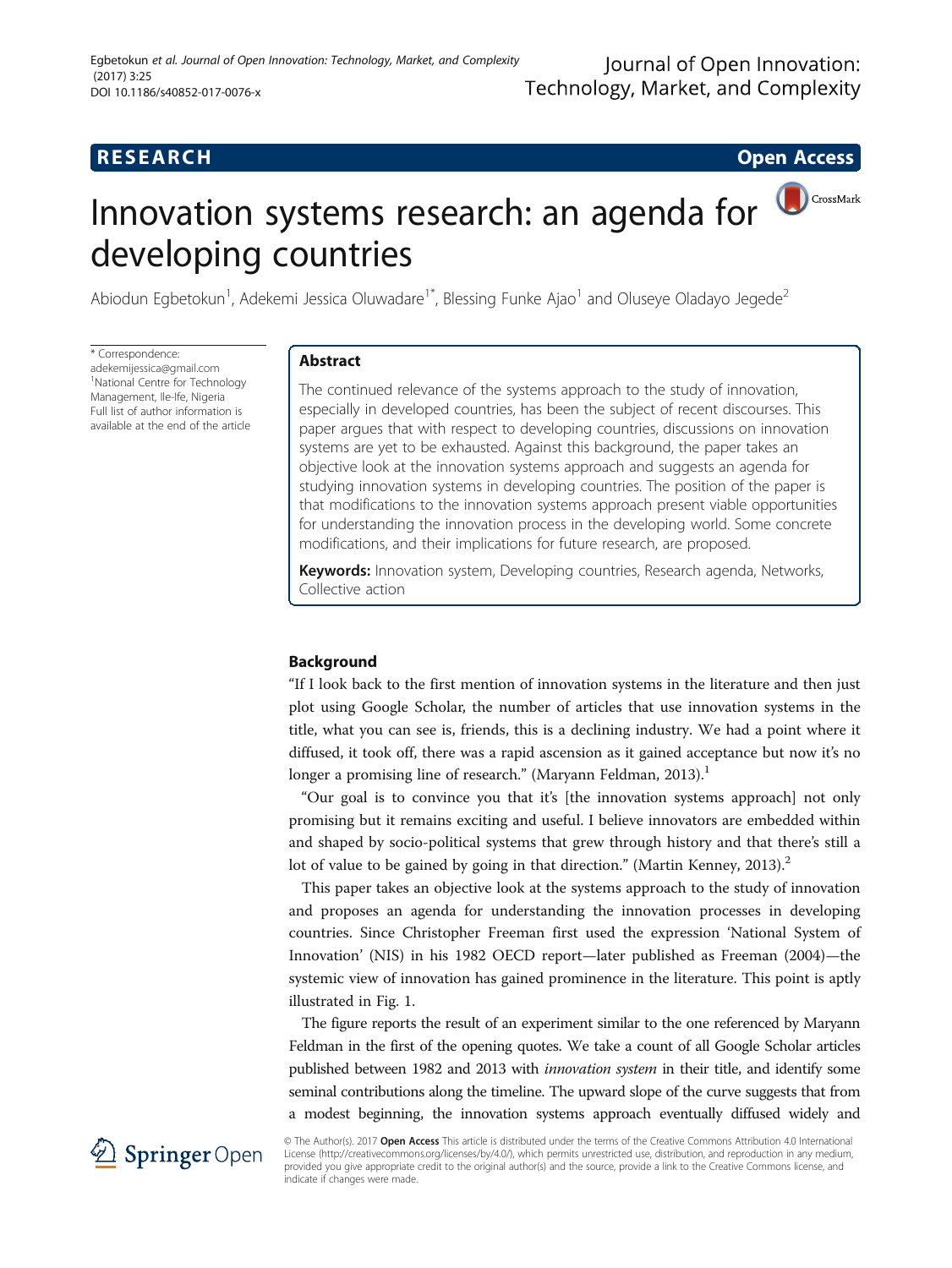<span id="page-1-0"></span>

rapidly, an evidence of its research appeal. In fact, within the decade between 1991 and 2001, there was a take-off in the diffusion, driven by the emergence of several other concepts in addition to the original NIS concept. Each of the additional concepts focuses on a different level of analysis, including the technological (Carlsson and Stankiewicz, [1991](#page-14-0)), the regional (Cooke et al., [1997](#page-14-0)) and the sectoral (Malerba, [2002\)](#page-15-0).

Nevertheless, the line in Fig. 1 is essentially an S-shaped diffusion curve with its peak around 2009―when the Handbook of Innovation Systems and Developing Countries (Lundvall et al., [2009](#page-15-0)) was released―followed by a sharp decline. This, as argued by Maryann Feldman in the first of the opening quotes, signals the end of what was once a breakthrough idea. In addition, we examine the number of published articles on innovation systems on  $ScienceDirect$ ,<sup>3</sup> between 2013 and 2017, what we see is that scholars are yet increasingly interested in the systems approach to innovation (Table 1). As clearly illustrated in the opening quotes, the continued relevance of the systems approach is the subject of an ongoing discussion.

As scholars wonder if the innovation systems approach has anything left to offer, particularly in the developed country context, we propose that modifications to the approach will reveal its usefulness in promoting and understanding innovation that solves societal challenges and improves welfare especially in less developed parts of the world.

| Year | Number of articles |  |  |
|------|--------------------|--|--|
| 2013 | 16,476             |  |  |
| 2014 | 19,103             |  |  |
| 2015 | 22,915             |  |  |
| 2016 | 22,749             |  |  |
| 2017 | 24,906             |  |  |
|      |                    |  |  |

Table 1 ScienceDirect Search Output

Source: <http://www.sciencedirect.com>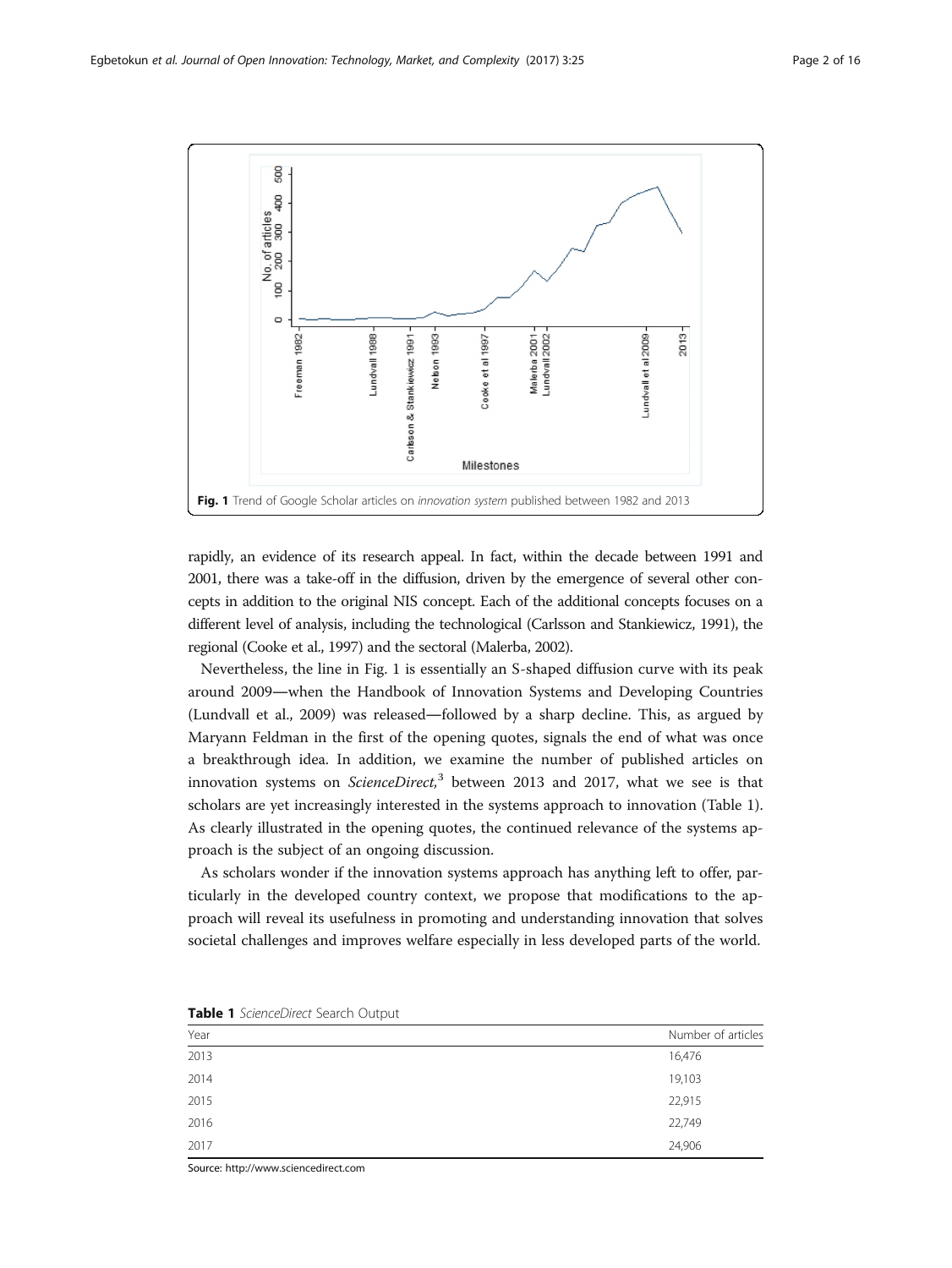In light of the above, the important question that arises is: Are there modifications that can be made to the innovation systems approach to ensure its continued relevance particularly in developing countries where the innovation process is still poorly understood? In other words, are there aspects of the innovation systems approach that are yet to be explored? Some recent studies have already gone ahead in addressing this question. This stream of research draws attention to limitations of the innovation systems approach, recommending caution and certain modifications in its continued application in a globalised world (see, for instance, Iizuka, [2013\)](#page-15-0) and in developing countries (see, for instance, Sutz et al., 2013; Sutz and Cozzens, [2014](#page-14-0)). The present paper contributes to this growing stream of research.

Building upon recent scholarly work, this study identifies some gaps in the current innovation systems literature particularly concerning developing countries. Based on that, we suggest a number of conceptual and empirical issues for future research. Our entire discussion is cognizant of the specificities of the learning and capability accumulation processes in developing countries. In most of these countries, institutions are weak and systemic interactions are largely absent or, when present, rather weak. Even in the wake of the concept of open innovation, which emphasizes a more participatory and more distributed approach to innovation (Chesbrough, [2011\)](#page-14-0), industry-academia research collaborations in developing countries are still weak. Although, firms in developing countries stand to benefit immensely from practicing open innovation, Sag et al. ([2016](#page-15-0)) suggests that little is known about open innovation in developing countries. In addition, the innovation process in developing countries faces huge constraints and its outputs are far away from the global frontier (Hadjimanolis, [2000](#page-14-0); Niosi, [2010](#page-15-0); Oyelaran-Oyeyinka, [2006](#page-15-0)). Keeping these in mind, we hope that the issues raised in this paper will spur a wave of rigorous history-rich and context-friendly studies that will demonstrate the continued relevance of the systems approach to the study of innovation.

In the next section, we present the definition of innovation system adopted in this paper. The usefulness of the definition is illustrated with a brief comparison of the different innovation systems concepts as well as of developed and developing country systems. This is followed with a discussion of issues for future research. As part of the proposed research agenda, we highlight the fact that most analyses of innovation systems pay attention to the relatively well-known and formalised actors at the aggregate level. Consequently, not only is the informal sector underrepresented, the high levels of aggregation blurs the theoretical views and blunts the precision of empirical propositions based on existing studies. We also draw attention to a crucial omission in the innovation systems literature—the role of private institutions and collective action (networks) in overcoming innovation constraints. The final section contains some concluding thoughts.

#### Innovation systems – An operational definition

Much attention has been paid in previous literature to some of the historical features as well as evolutionary trajectory of the systems framework.<sup>4</sup> Therefore, the emphasis in this paper is on how the existing limitations of the innovation systems approach offer opportunities for future research. Before turning to that discussion in the next section, we first outline here the view of an innovation system that we adopt in this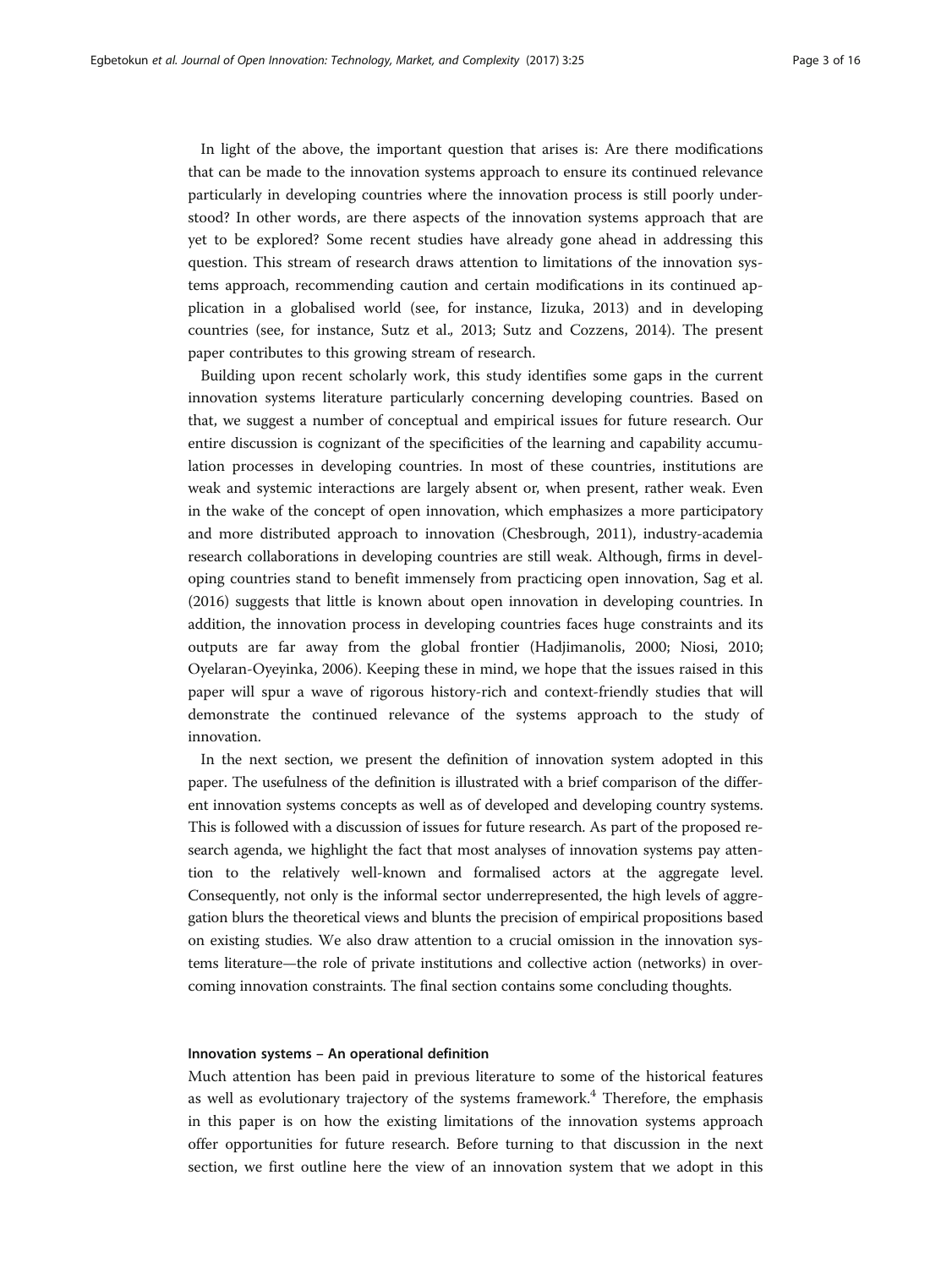paper. In general, an innovation system is a focusing device―some sort of analytical tool―which enables the analyses and understanding of the innovation process (taking into account learning and interaction among economic agents) with the aim of finding out which institutional configurations best support strong dynamic economic performance (Lundvall et al., [2009](#page-15-0)). This definition is attractive for two important reasons. Firstly, it transcends constraints imposed by varying levels of analysis. In particular, whether a sectoral, regional or national perspective is adopted, the generic aim of any study of innovation systems would be to understand what works and what does not, in the interest of economic development. This largely explains why, when viewed closely, the various innovation systems concepts do not differ significantly except in their theoretical bases and units of analysis (Table 2). Common to all the innovation system concepts is the centrality of knowledge as a vital resource for innovation and also the creation, diffusion and use of innovation. They all examine the various dimensions to the relationships among knowledge-generating and knowledge-utilising institutions within each system. Secondly, the above definition of an innovation system acknowledges an important feature of the mechanics of economic development and institutional contexts. Therefore, what already works somewhere may not work elsewhere. Ultimately, a veritable aim of innovation system research should be to find out the conditions under which innovation occurs, given a certain macroeconomic context. In this regard, developing countries are expected to differ significantly from developed countries. To illustrate this, we highlight in Table [3](#page-4-0) some general characteristics of innovation systems in developed countries and contrast them with developing

|                               | <b>NIS</b>                                                                                                                                                 | <b>RIS</b>                                                                                                                                                                | <b>SIS</b>                                                                                             | <b>TIS</b>                                                                                                                                                 |
|-------------------------------|------------------------------------------------------------------------------------------------------------------------------------------------------------|---------------------------------------------------------------------------------------------------------------------------------------------------------------------------|--------------------------------------------------------------------------------------------------------|------------------------------------------------------------------------------------------------------------------------------------------------------------|
| Foundational<br>Contributions | Adam Smith (1776),<br>Freeman (1987),<br>Lundvall (1992),                                                                                                  | Cooke et al. (1997)                                                                                                                                                       | Malerba (2002)                                                                                         | Carlsson and<br>Stankiewicz 1991)                                                                                                                          |
| Theoretical<br>Elements       | National Production<br>Systems, Home-market<br>theory of International<br>trade,<br>Innovation as an<br>interactive process,<br>Role of institutions       | Evolutionary<br>economics<br>Fronomic<br>geography/regional<br>science<br>Institutional<br>economics (at least<br>in defining regions)<br>Heavy reliance on<br><b>NIS</b> | Evolutionary<br>economics<br>Industrial<br>organisation,<br>Industry life cycle,<br>Development blocks | Neo-Schumpeterian<br>evolutionary<br>economics,<br>Institutional<br>emphasis,<br>Competences                                                               |
| Geographical<br>Focus         | National boundaries                                                                                                                                        | Sub-national<br>regions(originally);<br>now shifting to<br>supranational                                                                                                  | Focus on Sectors                                                                                       | Focus on networks<br>of agents involved in<br>technology<br>dynamics                                                                                       |
| Main Actors                   | Knowledge creating<br>agents such as<br>universities, political<br>institutions, Industry                                                                  | Industrial Clusters,<br>knowledge<br>institutions                                                                                                                         | Firms, knowledge<br>institutions                                                                       | Firms                                                                                                                                                      |
| Known Issues                  | Applicability of the NIS<br>approach in developing<br>countries:<br>Mapping NIS and<br>measuring knowledge<br>flows among academia,<br>state and industry. | The definition of<br>what constitutes a<br>regional system of<br>innovation                                                                                               | Sectoral variances in<br>innovation within and<br>across national<br>boundaries                        | The dependence of<br>the TIS on the rate<br>of technological<br>change;<br>high uncertainty,<br>weak or absent<br>institutions;<br>lack of specific actors |

Table 2 Comparing and contrasting the main innovation systems approaches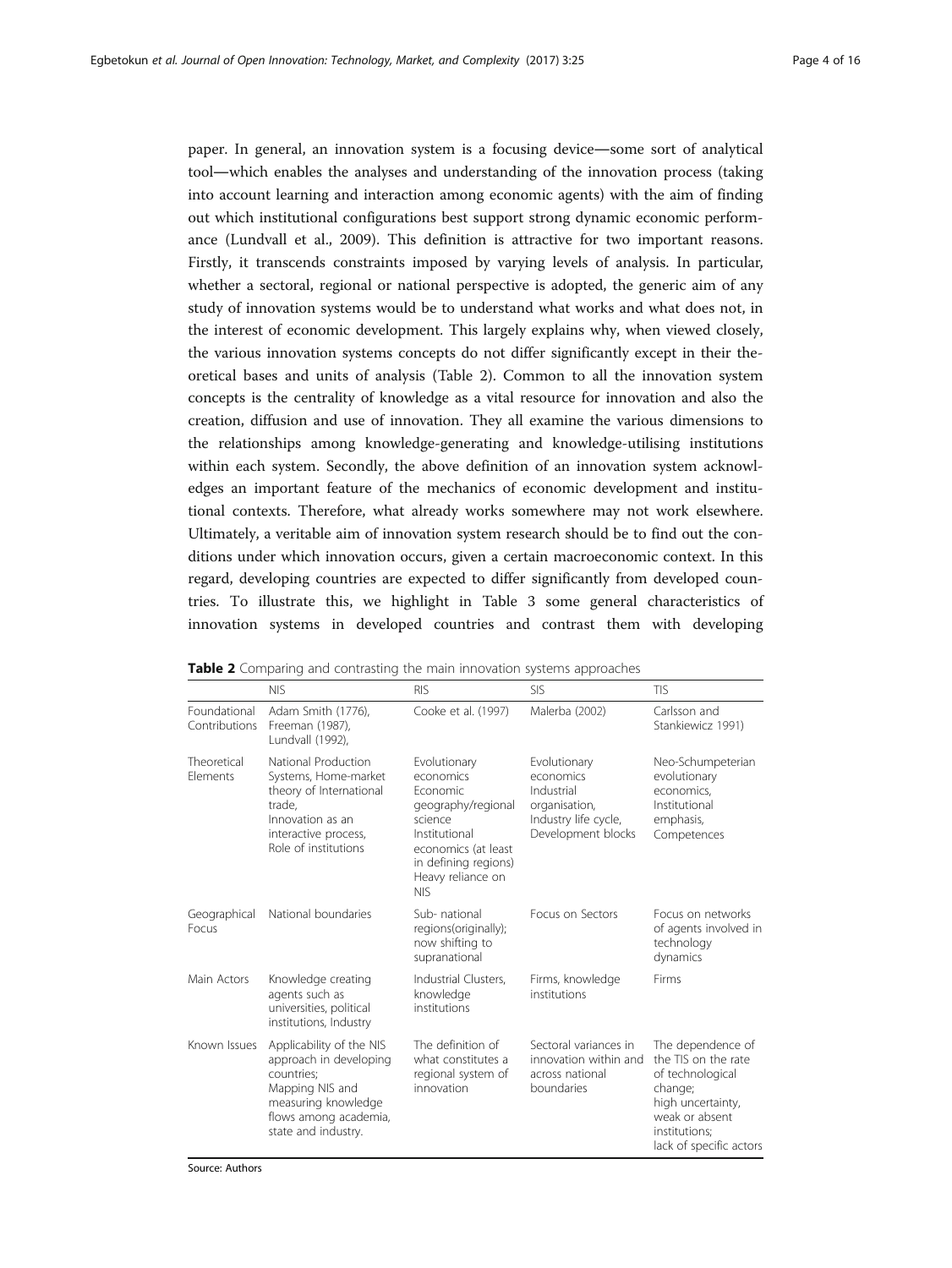<span id="page-4-0"></span>countries. The information in the table suggests that developing country systems are less creative, less capable and are weaker in terms of connectedness. Following from these fundamental differences, it becomes straightforward to identify some important gaps in the existing literature especially regarding developing countries.

### Research agenda

Following the distinction between developed and developing country systems just discussed, the study next highlights some key areas in which the extant systems research appears to be deficient. Admittedly, this is not an exhaustive discussion. Rather, it focuses on specific aspects that are influential in how innovation is perceived and analysed. In addition, the identified research areas sufficiently portray points at which innovation in developing countries diverges from what obtains in the developed world.

# Multidimensional view of innovation

For a long time, due to the influence of the literature and data on developed countries, analyses of innovation were confined to technologically new products and processes. The traditional perception of innovation as comprising the development and application of new technologies has been criticized based on its exclusion of innovation in services and of the non-technological aspects of firm-level activities (Pereira and Romero, [2013](#page-15-0); Schmidt and Rammer, [2007\)](#page-15-0). In spite of the growing research on innovation, the relevance of non-technological innovation for developing country firms is yet underserved. A quick comparison using data from the Nigerian Innovation Survey and the Eurostat online database give a hint on the prevalence of non-technological innovation in developing countries. In 2008, the rate of marketing and organizational innovation in Nigeria was over 60% in contrast to only about 30% in the EU-27 countries in 2010. Conversely, the rate of innovation in goods and services ranged between 40 and 50% in Nigeria. In the EU countries for which data was available, the average was 75% for new goods and 51% for new services. About 59% of Nigerian firms had process innovation in contrast to an average of 75% in the EU countries. Moreover, studies (e.g. Pereira and Romero, [2013;](#page-15-0) Schmidt and Rammer, [2007](#page-15-0)) have revealed the importance and complementary nature of non-technological innovation to technological innovation.

| Dimension                                             | Developed context                                                                                                | Developing Context                                                                                                             |
|-------------------------------------------------------|------------------------------------------------------------------------------------------------------------------|--------------------------------------------------------------------------------------------------------------------------------|
| Learning and<br>interactions among<br>economic agents | Active, strong, dense                                                                                            | Passive, weak and fragmented                                                                                                   |
| S&T capabilities                                      | Boundless, Ease in technology absorption,<br>High levels of scientific training                                  | Limited, Difficulty in technology absorption,<br>Low levels of scientific training                                             |
| Main knowledge<br>sources                             | Localized                                                                                                        | Foreign                                                                                                                        |
| Nature of<br>innovative output                        | Formal and active, Leaders, Radical and<br>Creative, High investments                                            | Mostly informal and passive, Followers,<br>Incremental and Imitative, Low investments                                          |
| Industrial and<br>innovation policy                   | Strong intellectual property laws                                                                                | Weak intellectual property laws                                                                                                |
| Economic and<br>business<br>environment               | Structured markets, high purchasing power<br>giving rise to strong domestic demand for<br>new high-tech products | Large but unstructured markets, low<br>purchasing power giving rise to weak<br>domestic demand for technological<br>innovation |

|  |  | Table 3 Comparing innovation systems in developed and developing countries |  |  |  |
|--|--|----------------------------------------------------------------------------|--|--|--|
|--|--|----------------------------------------------------------------------------|--|--|--|

Source: Authors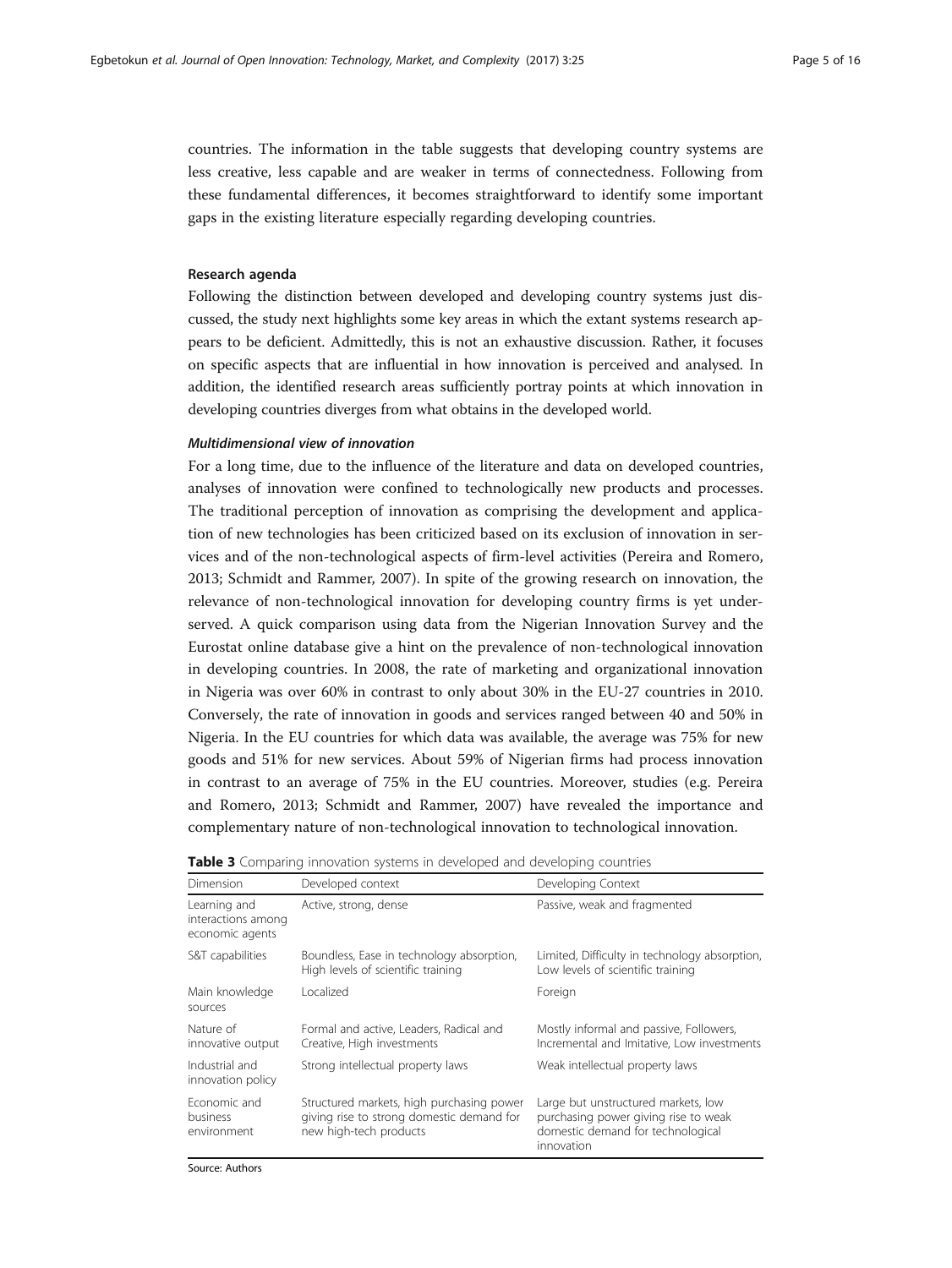Studies on the measurement of innovation in the developing country context reveal certain implications for the innovation systems approach. One such implication is the non-inclusion of the learning and capacity building processes in developing economies, hence the absence of some relevant innovation indicators (Sutz, 2012). This is as a result of the uniqueness of the innovation activities in developing countries which sets them far from the frontiers of the innovation system approach as pioneered by developed countries. There is in fact, a multidimensional view of innovation that extends beyond innovation as an output of the R&D investments of firms. The Oslo manual of 1997 explains innovation as technologically new or improved products and processes (OECD, [1997\)](#page-15-0), appearing to exclude the non-technological aspects of innovation which are important to developing countries. Thankfully, however, the 2005 Oslo manual expanded the scope of innovation to include marketing and organisational innovations.

Beyond the scientific and technological outlook that innovation was traditionally defined to have, non-technological activities that lead to new and improved ways of doing things, generating both economic and social effects, have come under the innovation umbrella. Studies on innovation in developing economies reveal that innovative activities are not solely designed for high-tech environments (Bogliacino et al., [2009\)](#page-14-0). It has thus become insufficient to view innovation only through the lens of new product development, process innovation and conventional R&D (Pereira and Romero, [2013](#page-15-0)).

By way of distinguishing innovation in developed countries from innovation in developing countries, a strong R&D capability and S&T infrastructure is needed to acquire and develop the competences needed to operate on the technology frontier in the former, while in the latter, technological change mainly takes the form of acquisition of new machinery and imitation of the products and processes developed in advanced countries. Clearly, the acquisition and mastery of technologies developed elsewhere will play a crucial role in the innovation and development process of developing countries.<sup>5</sup> Both technology adoption and imitation can spread rapidly among firms in emerging countries, with the benefits typical of catching-up processes. In the words of Fagerberg et al. ([2010](#page-14-0), p. 865), the "high-tech" approach to innovation which has framed much thinking and policy advice on the subject of innovation is strongly misleading when it comes to understanding the relationship between innovation and development."

#### Competencies versus capabilities

The concepts of competence and capability are founded upon the resource-based view (RBV) of the firm (Wernerfelt, [1984](#page-15-0)), which is a model that sees resources as key to superior organisational performance. RBV is an approach to achieving competitive advantage that emphasizes the importance of the competencies owned by an organisation in achieving competitive advantage. The terms 'competences' and 'capabilities' are widely used in the management literature, but often their use tends to be loose and nebulous (Saxena, [2014\)](#page-15-0). Aderemi et al. ([2011](#page-14-0)); Aderemi and Oyebisi [\(2012\)](#page-14-0); Fagerberg et al. ([2014](#page-14-0)); Siyanbola et al. [\(2012\)](#page-15-0); Su et al. [\(2013\)](#page-15-0) have delineated on technological capability and how it influences innovation. However, there is need to critically review what we actually mean as technological capability. The notion of technological capabilities is a central element in the innovation systems literature, especially in developing countries. A firm's capabilities is basically borne out of the resources it possesses. The types, amounts and the qualities of resources available to a firm have an important bearing on what the firm can do (Grant, [2001\)](#page-14-0), and while resources refer to what an organization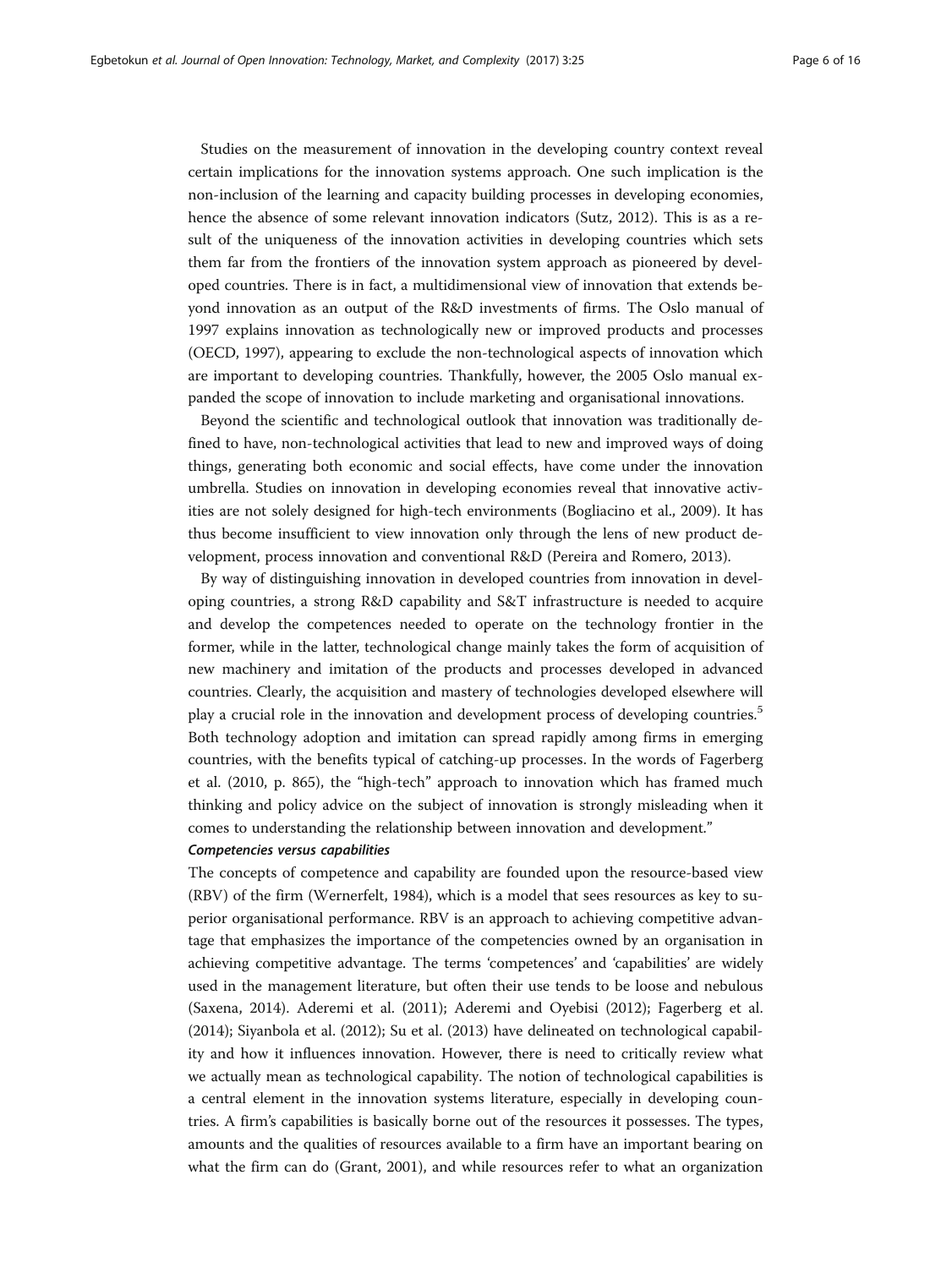owns, capabilities refer to the organization's ability to create value from its resources. It is believed that by building their capabilities, latecomer firms can eventually evolve from being mere imitators to innovators. To build their capabilities, firms must engage in a process of technological learning in which interaction with knowledge- and information-bearing entities, such as universities and customers, plays crucial role (Bell and Pavitt, [1993\)](#page-14-0). This is a very well-known argument in the latecomer capabilities literature, and it is central to the analysis of latecomer innovation systems.

However, much of the literature has not clearly distinguished between capabilities and competencies, which, though closely related, are not the same. It is, in fact, very common to see the terms 'capability' and 'competence' used synonymously in the literature. Therefore, many studies use proxies of both input (e.g., R&D, human capital, acquisition of machinery and equipment) and output (e.g. new products or processes introduced by a firm) at the same time to represent capabilities. As Iammarino et al. ([2008](#page-14-0), p.1983) noted, '[a] major shortcoming of previous studies that have attempted to measure technological capabilities is that these latter are seen at the same time as inputs and outcomes…' Thus, the process by which firms in developing countries develop capabilities is much less understood than one would expect after decades of detailed case studies and within-country analysis.

Following von Tunzelmann [\(2009\)](#page-15-0) what we advocate here is a perception of competencies as enablers of learning and capabilities as the outcome of the learning process which define the firm's performance. In fact, capabilities have been described by Dutta et al. ([2005](#page-14-0), p. 278) as "the efficiency with which a firm uses the inputs available to it (i.e., its resources, such as R&D expenditure), and converts them into whatever output(s) it desires (i.e., its objectives, such as developing innovative technologies)". Prahalad and Hamel ([1990\)](#page-15-0) describe a firm's core competence as the collective learning or specialized knowledge in the organization, especially the capacity to coordinate diverse production skills and integrate streams of technologies. Barney ([1991\)](#page-15-0) sees a firm's unique competencies as the valuable, rare, imperfectly imitable and non-substitutable resources which invariably confer sustained competitive advantage on the firm. While a firm has core competencies at its disposal, its ability to gain and maintain competitive advantage based on these competencies depends on its capabilities. Whereas competencies may be acquired, a firm's capability is endogenously developed and shows up in its capacity to innovate by assimilating, exploiting and modifying acquired technologies, creating new technologies or developing new products and processes (Kim, [1997](#page-15-0)). This representation of capabilities echoes the distinction by Malerba and Orsenigo [\(2000,](#page-15-0) p. 297) between knowledge as an input in the production process and knowledge as the ability to actually produce new artifacts and knowledge. The former is largely codified and defines the range of what the firm knows while the latter is tacit and describes the range of what the firm is able to do.

It then follows that "since capabilities are an intermediate step between resources and outputs, one can hope to see the inputs that a firm uses and the outputs it achieves, but one can only infer its abilities in converting one to the other" (Dutta et al., [2005,](#page-14-0) p. 278). The methodological implication of this is that capabilities are better proxied by the technological and non-technological innovative activities of the firm (Iammarino et al., [2008,](#page-14-0) Iammarino et al., [2012](#page-15-0)). This is the same sense in which R&D investments or percentage of highly qualified staff is taken as proxies for absorptive capacity, which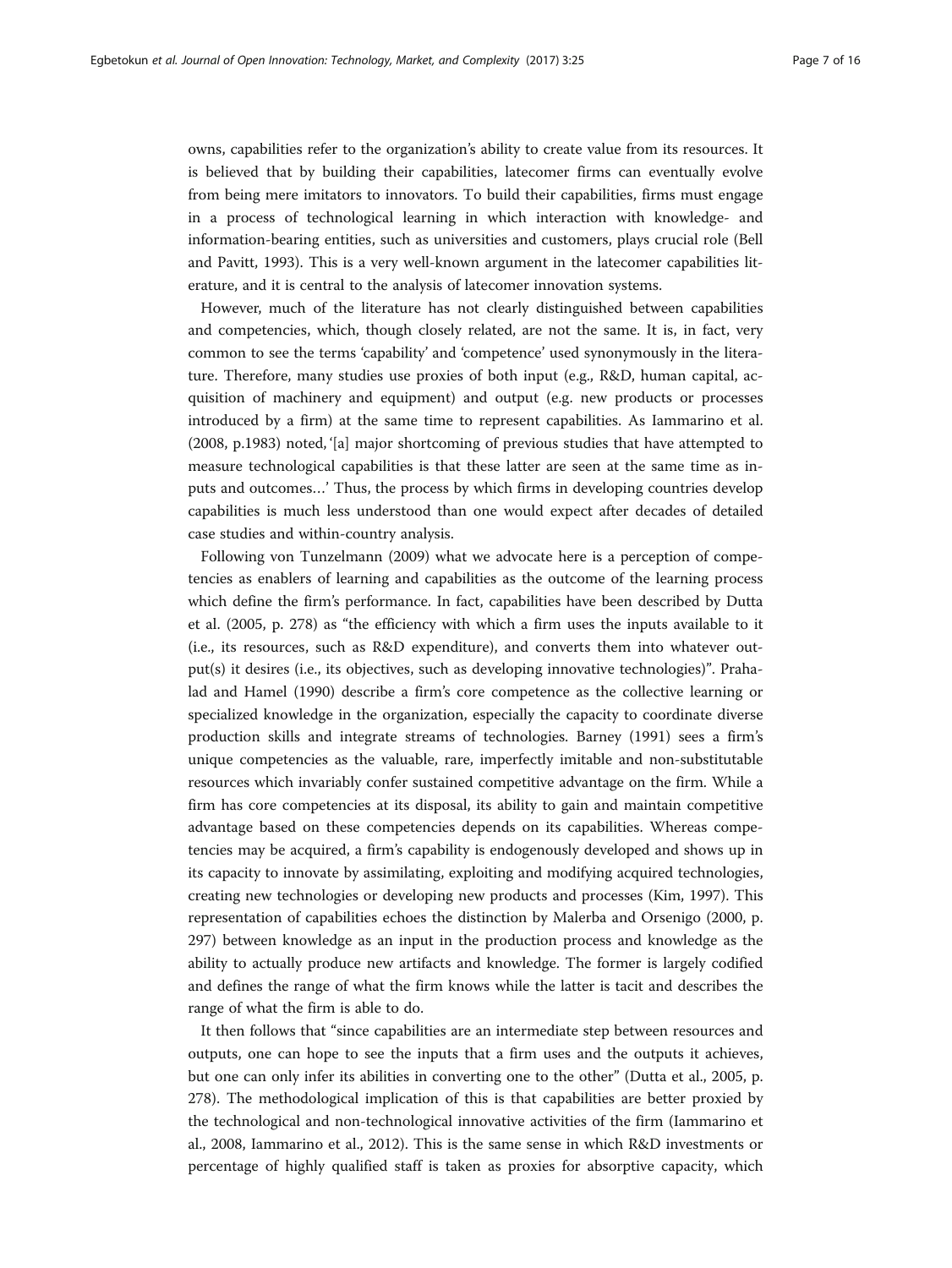enables firms to benefit maximally from open innovation. Note the use of the word 'proxied'. This is by no means a light-hearted connotation. Rather, it is to emphasize the idea that capabilities are intangible knowledge assets which cannot be observed directly but rather manifest in new products, processes or new business models. This would afford a more comprehensive understanding and reduce the indistinctness between capabilities and competencies.

# Formal versus informal linkages

Another important aspect where a clear delineation of concepts would help to improve our understanding of the learning and innovation process, especially in developing countries, is the mode of interaction. No doubt, interactive learning is key for capability accumulation; but are all interactions destined to have similar effects? The answer to this, we argue, is not trivial. Formal interaction involves a collaboration agreement such as is concretized in contractual documents such as MoUs, technical agreements, JVs or joint R&D agreements (Tether, [2002\)](#page-15-0). By contrast, informal interaction means that an external source acts as source of information for innovation (Freitas et al., [2011\)](#page-14-0). For instance, a firm may carry out joint R&D with a university or another firm but it may also receive— voluntarily or involuntarily—information from them about a new technology. Either of these kinds of interaction might be enough for implementing an innovation (Garcia-Torres and Hollanders, [2009\)](#page-14-0).

Previous researches such as Bernardes ([2003](#page-14-0)); Intarakumnerd, et al. [\(2002](#page-15-0)); Oyelaran (2006); Oyewale ([2005](#page-15-0)) have shown that there is weak interaction within the NIS in developing countries. However, the system might not be holistically weak. A lot of interactions take place between different actors that are not formal; a term referred to by Ajao and Jegede ([2014](#page-14-0)) as 'off the record interaction'. Linkages and interactions could be informal and thus 'off the record', when industry participants and the academia, for instance meet in a conference or a forum and develop relationships which allow the free exchange of knowledge.

It is especially important in this context to underscore informal linkages as a source of networks in developing countries. Going by their definition, formal linkages will be relatively expensive given the resource constraints in developing countries. Besides, they are inherently very risky considering the weak legal infrastructure. As such, developing country actors will tend to form their linkages based on trust and in informal settings. Interpersonal relations rather than official communication often drive such interactions, and admittedly, much of it might even go unnoticed. For instance, in an extensive literature review, Freeman ([1991](#page-14-0)) noted that informal networking is perhaps the most important in industry but it is rarely measured systematically. Ajao and Jegede [\(2014\)](#page-14-0) also emphasized the need to clearly define what informal interaction should be, what indicators to show informal interactions and how it can be measured. In this sense, distinguishing between formal and informal interactions and conceptualising them as two distinct sources of networks will be useful to the understanding of the emergence and evolution of innovation systems in developing countries. To say the least, if we always look for formal networks only, many times we will find nothing and that might lead to the erroneous conclusion that networking is sparse in developing countries.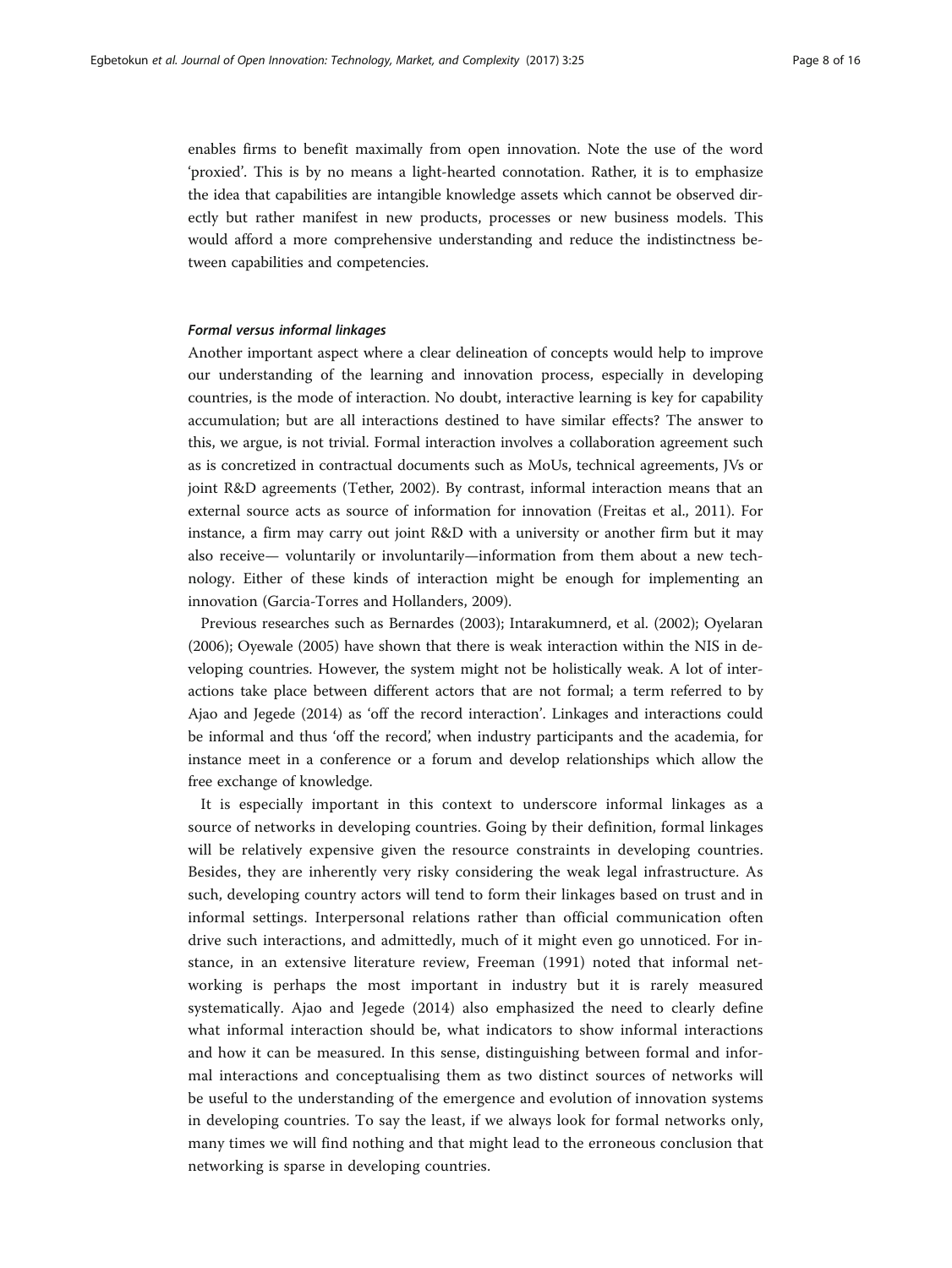#### The informal sector

The informal sector is essentially made up of economic and social activities outside the purview of the government. Until recently (see, for instance Cozzens and Sutz, [2012](#page-14-0), and the special issue of Innovation and Development  $-$  Vol. 4, No.1), the informal sector was largely absent from the research agenda in innovation systems. The focus of the innovation system approach on the interaction process among firms, government and knowledge institutions has led to the marginalization of the interactions among non-firm and non-regulated institutions. The actors that are defined ex ante in innovation systems research are all in the formal sector and happen to be the more readily visible. Consequently, very little is known about how innovation takes place in informal settings. Substantial evidence exists on the level of innovativeness and hence productivity being generated by these informal organisations (Bhaduri and Sheikh, [2012](#page-14-0); Müller, [2010;](#page-15-0) Daniels, [2010\)](#page-14-0). $6$  In order to understand where innovation comes from and how it affects development, the informal sector must be well integrated into the research agenda. This sector has been discovered to be very large, generating significant social and economic benefits, and to include a significant portion of the population in developing countries. Studying innovation in the informal sector helps in an understanding of the role innovation plays in inclusive development. However, an associated problem with studying the informal sector is the absence of useful data on informal sector activities. Overcoming this and other challenges will require fresh approaches some of which Cozzens and Sutz ([2014\)](#page-14-0) nicely articulate. With particular reference to developing countries, greater attention is required to be given to innovation in the informal sector and caution must be applied in defining the system within which the actors in informal settings interact.

# Overly aggregated view

Generally, analyses of innovation based on the systems approach are limited in the sense that, by definition, the approach relies on aggregation. Tiffin ([1997\)](#page-15-0) identified four key elements within the NIS, namely: Education and Research, Industrial Production, Finance, and Public Policy and Regulation. Each of the elements has some organisations or institutions that perform specific activities towards the actualisation of the overall objectives of the system. The convention is that every economic agent must fit within a clearly defined category, otherwise the systems approach is either not applicable or is considered inappropriate. For example, within the government element, there are many actors with different functions; while some are purely administrative, some are responsible for policy formulation, some enforce regulation, while some determine standards, others offer programmes and services to SMEs, etc. The pattern is similar for the knowledge elements, different actors perform different functions; some produce graduates, some purely do research while some carry out trainings, etc. Also, in the production element, some actors fall within the manufacturing environment while others are in the service environment: these actors perform varied duties. In the finance element, there are different actors, such as: the commercial banks which offer funds in exchange for collateral, development banks that offer funds at reduced cost, venture capitalist who invest in invention and in new businesses, etc. In particular, applying the NIS approach implies that the researcher will be looking for interactions between broad groups of actors within and across elements of the innovation system. The same goes for all the other versions of the systems approach. Thus, the theoretical lens offered by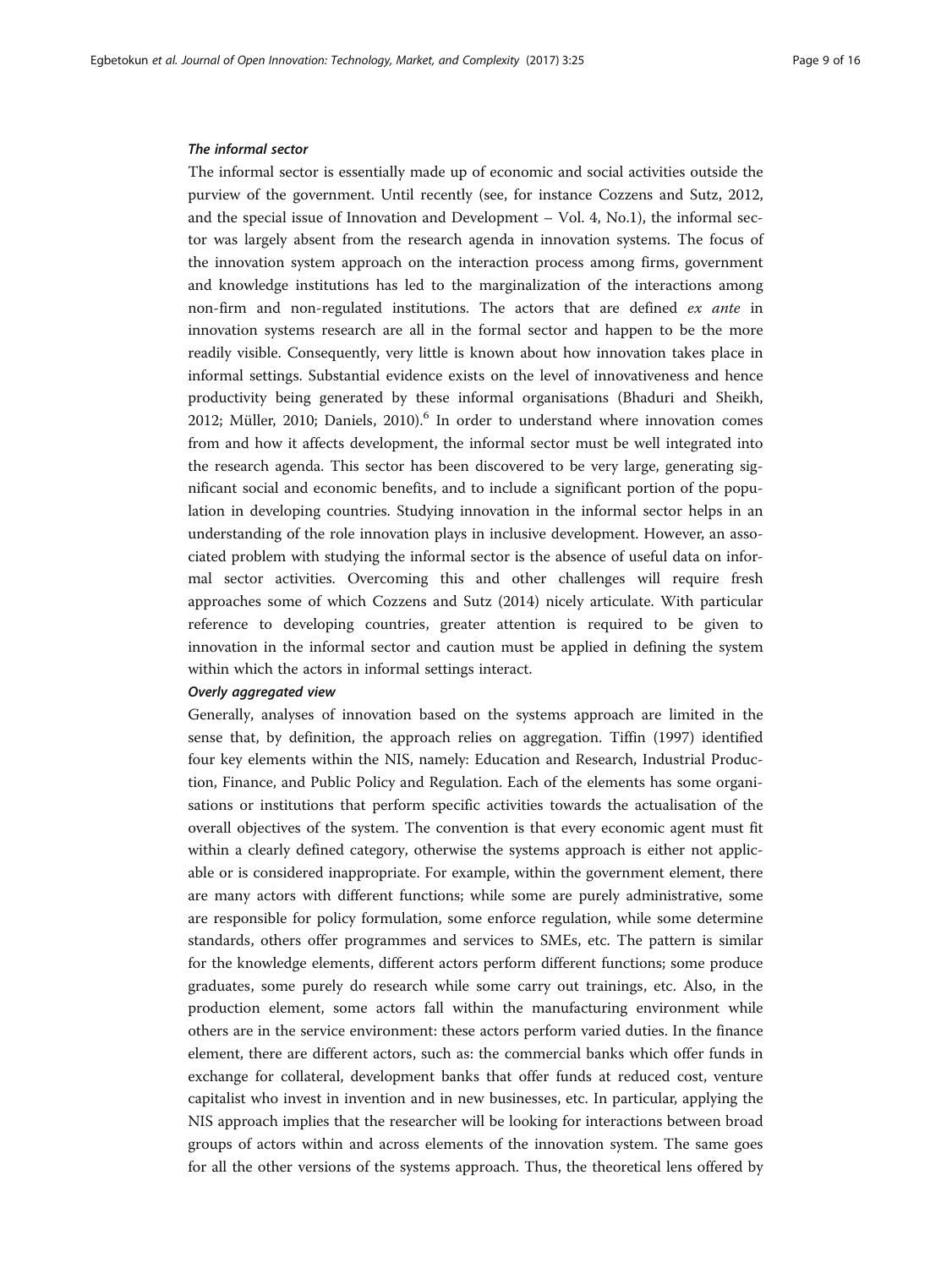the systems approach is therefore somewhat blurred. For instance, a lot more is known in the innovation systems literature about the performance of system elements than about the sources of their heterogeneity. Needless to say, the heterogeneity of actors—another way of referring to the well-known evolutionary mechanism of variety—is a key determinant of aggregate dynamics. If knowledge about micro-level heterogeneity is so little, how then can explanations of aggregate performance be accurate? This is a view that is being taken up in recent discussions.

#### The role of the state

The factors that motivate and shape innovation efforts in an economy require a suitable environment in which to interact successfully. With the use of policies and an enabling environment, governments around the world are contributing significantly to the promotion of innovative activities within their economies. This can be attributed to the global acknowledgement of the role of technological change and innovation in economic growth and development. Government has a role to play in stimulating markets, providing infrastructure and education and giving companies incentives to invest in innovation (Johnson, [2000](#page-15-0)). Government, in both emerging and developed economies, have been adding new tax vehicles and reduction in trade barriers, among other incentives, to support modernization and innovation (PricewaterhouseCoopers, [2010](#page-15-0)). Regulation directly affects the innovative process (OECD, [1996\)](#page-15-0) and the regulatory role of the government especially in a market economy is such that is irreplaceable.

A complete understanding of the innovation process requires a detailed examination of the impact of government actions in fostering innovation. The kind of analyses referred to here are of the kind reported in Mazzucato [\(2011\)](#page-15-0) based on the experience in some developed countries. Studying the climate under which innovation efforts are stimulated and the ways by which government creates the right climate would provide deeper insights into the process of innovation and technical changes. Also, this may reveal the level of significance of government's influence on the other elements of the innovation system. Indeed, the literature on developing countries is heavily deficient in this regard.

#### Role of private institutions in overcoming innovation constraints

As far as innovation is concerned, one of the main differences between firms in developed and developing countries is the costly nature of innovation. In backward economies it is much more difficult to find sufficient financial, knowledge and institutional support for innovation (Schmitz, [1982\)](#page-15-0). In the specific case of Nigeria, Biggs et al. ([1995](#page-14-0)) noted that the context for manufacturing is of a harsh economic and institutional nature. One specific way in which firms make up for their resource deficiencies is networking and interactive learning. There is extensive evidence on the role of interactive learning in capability accumulation and firm-level innovation (Goedhuys, [2007](#page-14-0); Lundvall, [1988](#page-15-0); Oyelaran-Oyeyinka, [2005\)](#page-15-0). Notwithstanding, a lot more is still to be understood about how these interactions emerge and their dynamics over time.

The existing evidence suggests that firms, for instance, form interactions for the sake of overcoming innovation obstacles. This begs two main questions: i) which specific actors are more relevant? and ii) how do firms go about the process of partner selection? Of course, it is known that interactions with market sources such as competitors, customers and suppliers are more prevalent, while research-industry interaction is weak. The persistent gap in knowledge is filled via the role of private institutions and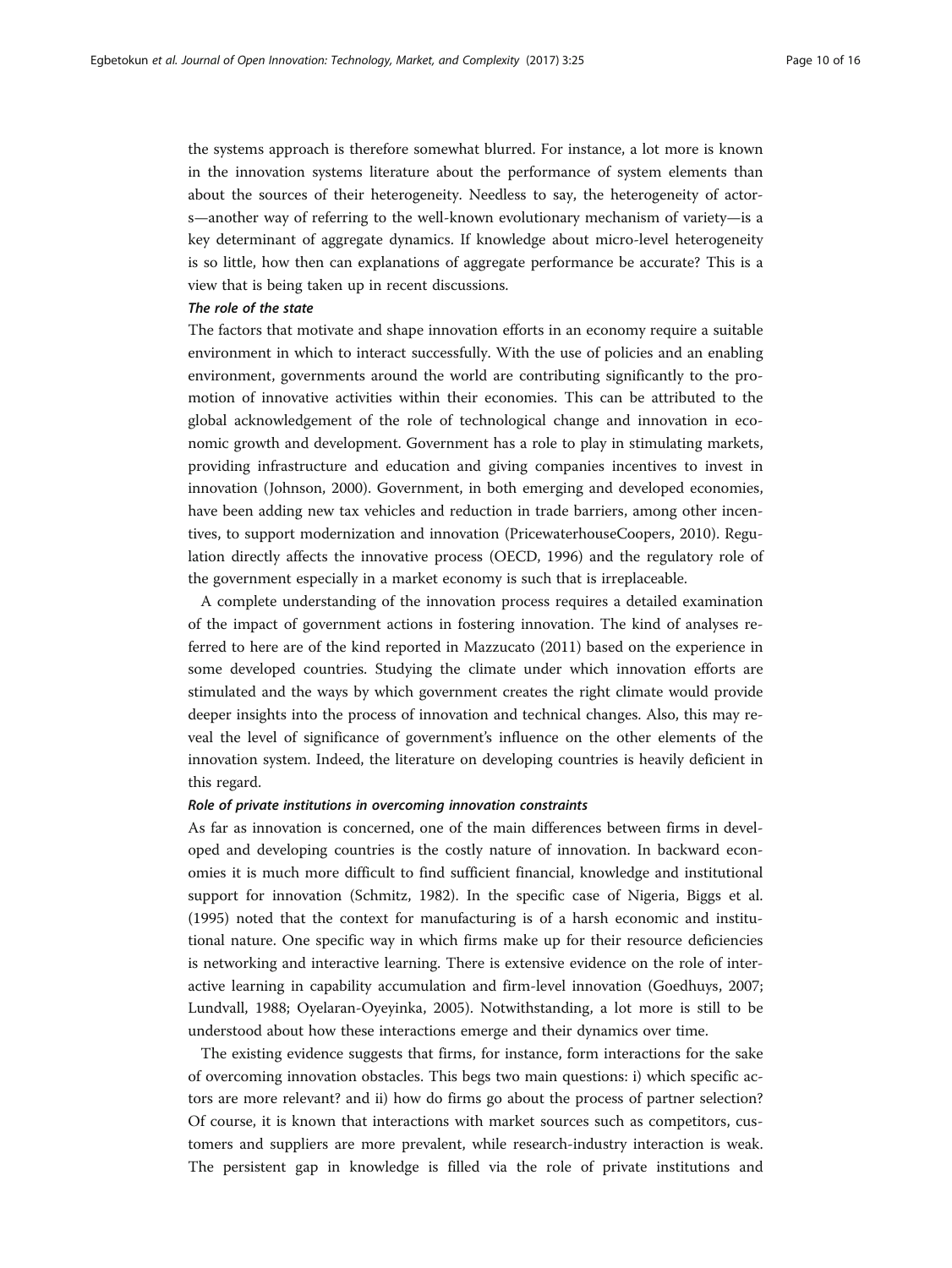collective action. If market sources are indeed the more important, then a rich mix of formal and informal interactions will occur in that context. Then, how are these interactions organized effectively to avoid conflicts of interest and to minimize redundancies? The answer, this study believes, lies in the extent to which the role of private institutions and collective action are understood. Private institutions in this sense refer to any form of arrangement outside the formal institutional structure, created by a set of economic actors for achieving a common aim. Industry associations that help to resolve conflicts and act as pressure groups are a good example of this. There is some evidence that such institutions are helpful in overcoming innovation obstacles in developing countries (Oyelaran-Oyeyinka, [2007\)](#page-15-0). In Nigeria for instance, some notable private institutions have helped solve bottleneck problems in the production process. In the cable and wire sub-sector of the manufacturing sector, all the cable and wire manufacturing firms belong to the Manufacturers Association of Nigeria (MAN) which is the umbrella body for all industrial enterprises and industry associations in Nigeria. However, the Cable Manufacturers Association of Nigeria (CAMAN) is the private institution in the cable and wire manufacturing sub-sector to which firms in this subsector belong. As a private institution, MAN provides support for its member firms mainly by facilitating information flow through a members' database and regular meetings. The association also acts as a pressure group to protect members' interests. However, given the large and diverse membership of MAN, it is not always possible for it to provide micro-level or specialised support to individual firms (Egbetokun et al., [2009](#page-14-0)). Other examples of private institutions that contribute to the economic survival of firms in Nigeria are the Independent Petroleum Marketers Association of Nigeria (IPMAN) in the petroleum downstream sector, and the Computer and Allied Product Distribution Association of Nigeria (CAPDAN) in the ICT industry in Nigeria. Nevertheless, the precise mechanism through which they affect innovation is yet to be explored in research in least developed countries.

Another related perspective is the notion of collective action. By this, this study refers to the situation where the achievement of a desired outcome requires the efforts of multiple actors. In this context, social capital is fundamental, and self-organization is a crucial determinant of success (Ostrom, [1995](#page-15-0)). Indeed, viewing innovation as collective action in the context of development is not a far-fetched idea. Cozzens and Sutz ([2014](#page-14-0)) already make eloquent arguments in that regard. What the study emphasizes here is the fact that obstacles to innovative actions in developing countries and how they are overcome will be much better understood by framing innovation as a collective action phenomenon. In fact, sometimes the action is so collective that one can begin to apply the idea of "commons" a la Hardin and Ostrom.

#### From systems to networks and collective action

Collective action bears close semblance to swarm intelligence in the field of AI and robotics. Swarm intelligence allows individuals in a system of robots to collectively build useful structures that are far more complex than any one of them could possibly build. This is possible because each individual is procedurally rational, that is, it has just enough information to take the next step without necessarily knowing what the others are doing or what the final outcome of their combined efforts will be. The individual's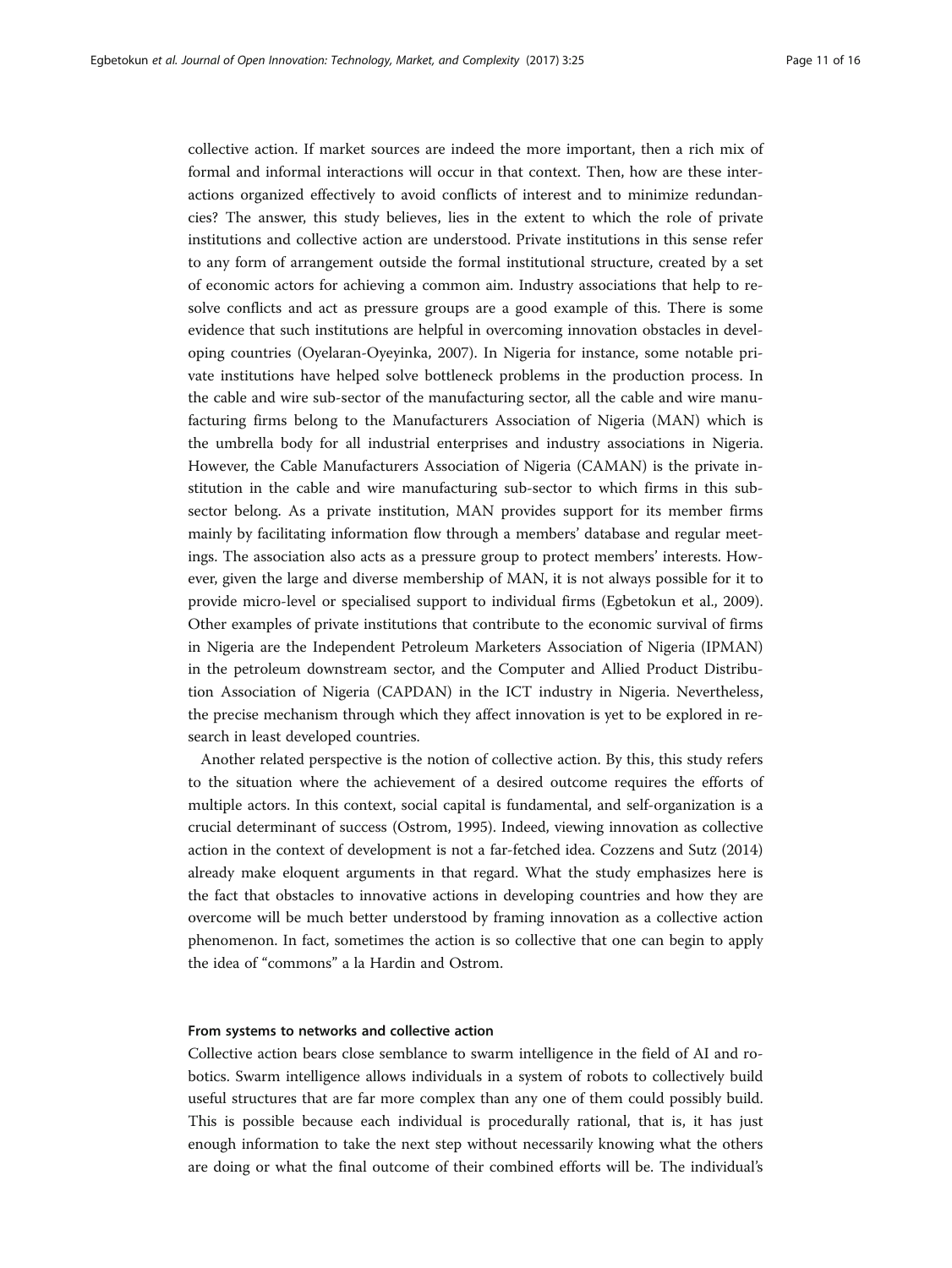step may involve spotting and correcting previous errors or taking the next step in the evolution of solution to the task at hand. Given that information is limited, and as it were, each individual does not have a map, that is, they lack sufficient information to determine the project goal, how do interacting elements in the context of swarm intelligence build useful and purposeful structures? There are two reasons: information disclosure and adaptive learning. First, no individual takes a secret action. Though their thought processes are known only to themselves, their actions and the outcomes of those actions are fully observable. This information is taken as input by other elements, as well as those elements that come along on the same trajectory. These subsequent elements apply this input in taking a decision on what their next step should be: to move forward or step back to correct something. That is adaptive learning.

It is important to emphasize the role of private (individual) capabilities in this setting. The heterogenous learning capacity is crucial because even if the innovation problem is framed as a commons scenario, the performance differences that actors will exhibit in the medium- or long-run will be a direct function of their capabilities. Access to information (via commons) is one thing, exploiting and transforming this into knowledge is something else entirely.

Besides, the industry life cycle plays a role in the entire scheme of things. For instance, in the specific case of industry associations, at some point they transform from archetypal commons setup to some sort of club wherein exclusion criteria are applicable. How rapidly and when, if ever, this transformation will occur depends on industry trajectory and lifecycle. Closely related to the foregoing is the relevance of the macroeconomic environment. It can be argued that the innovation commons may be more intense where there are missing links in the macroeconomic environment. For instance, in the face of state failure, private actors might reciprocally see a common solution as the most efficient way of solving their innovation problems. Where there are no such macro challenges, perhaps it is more difficult to frame the innovation problem as a commons issue. This is indeed the basis for many industry associations in developing countries.

The Nigerian cable and wire manufacturing sector is an illustrative case. In a series of case studies described in detail elsewhere, it was found that some of the firms have made a private arrangement, effectively forming an industry association, which functions in a manner similar to what Robert Allen described as collective invention. This industry association has, in time, evolved into a sort of club in the sense that the facilities of any new manufacturer is inspected and certified by the association. When a plant fails this test, it is not admitted into the industry association (though the association lends technical support so failure is rare). Firms in the association freely share information through regular meetings of the CEOs and the Product Managers. The CEOs discuss management problems while the PMs discuss technical problems, to the point of exchanging product samples for peer laboratory testing. The feedback from this process, as Egbetokun et al. [\(2012\)](#page-14-0) found out, is a key enhancer of the innovative capability of the member firms. Today, the product is the only domestic manufacture which is perceived by Nigerians to be superior to imports. The emergence of this group was necessitated by the fact that the manufacturers faced common problems: poor infrastructure - especially electricity, a weak domestic knowledge base and competition from cheap imports.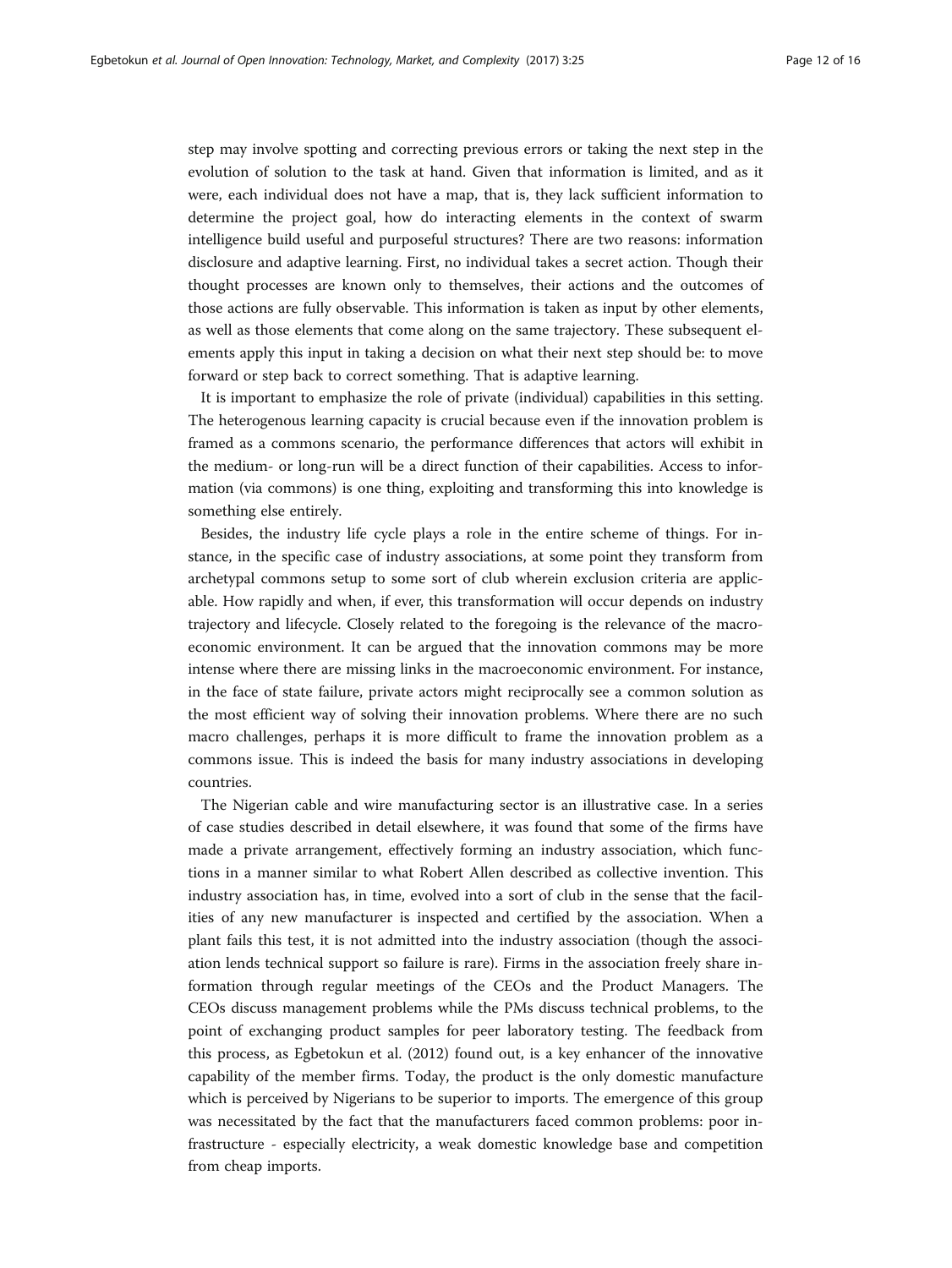Each actor being only procedurally rational uses available information to take the best possible decision. Since information accumulates because of full disclosure, then the quality of the adaptive decisions improve over time. There are two challenges: full information disclosure might mean inefficiency since there could be a lot of redundancy (arising from information overload) and errors (arising from cumulativeness). It will take a lot of time before agents observe and learn to overcome the problem of inefficiency. But once they do, they tend to limit information sharing. But how do they determine the socially optimal level of sharing? This is hard to determine and as such the system may evolve in the direction of persistent information overload or information deficit wherein there is too little information to permit cumulative progress. Either way, unless there is some coordination and regulation, the system is likely to evolve to become sub-optimally efficient. Herein lays the importance of strong institutions.

# Conclusion

The implication clearly pointed out in this study is that scholars of the innovation systems approach are yet to explore all dimensions of this field, especially as it relates to developing countries. We thus posit, that the innovation systems approach remains a fruitful line of research. The study identified issues working against systems analysis and explored research agenda that would possibly make the systems analysis a promising line of research. The inclusion of non-technological innovation in the definition of innovation, especially in the context of developing countries which have viable service sectors driving their economies, would make the systems approach to innovation worthwhile in the near future. Also, the study dichotomizes competence from capability in empirical literature; most studies have used the two terms interchangeably leaving leading readers to draw erroneous inferences. Another new knowledge advanced in the paper is the importance of informal interactions in the innovation system. Previous studies have narrowly focused on formal interaction as the only possible form of interaction within the innovation system. The study further argued that the informal sector ought to be included as a major actor in the innovation system owing to the strategic role it plays in employment, production of goods and services, and their immense contribution to economic activity in developing countries. Another, pitfall in the innovation system approach addressed in the study is the aggregation of actors and stakeholders. Actors within each element play different roles; therefore interaction among broad range of actors across element smears the defined analysis of the innovation systems theory. In addition, the role of private institutions and collective action in overcoming innovation barrier is yet to be suitably explored in literature and is conspicuously missing in the innovation system approach. Scholars who wish to embark on future research in innovation systems, simply have to examine these peculiarities of innovation systems in developing countries as laid out in this paper, to uncover exciting and useful truths about the systems approach. These issues might well help to understand the challenges facing developing countries in 'catching up' with the developed world. The study concluded by proposing that for innovation systems theory to remain relevant in the near future there has to be a shift from systems to networks, i.e. network of actors within same element and across elements.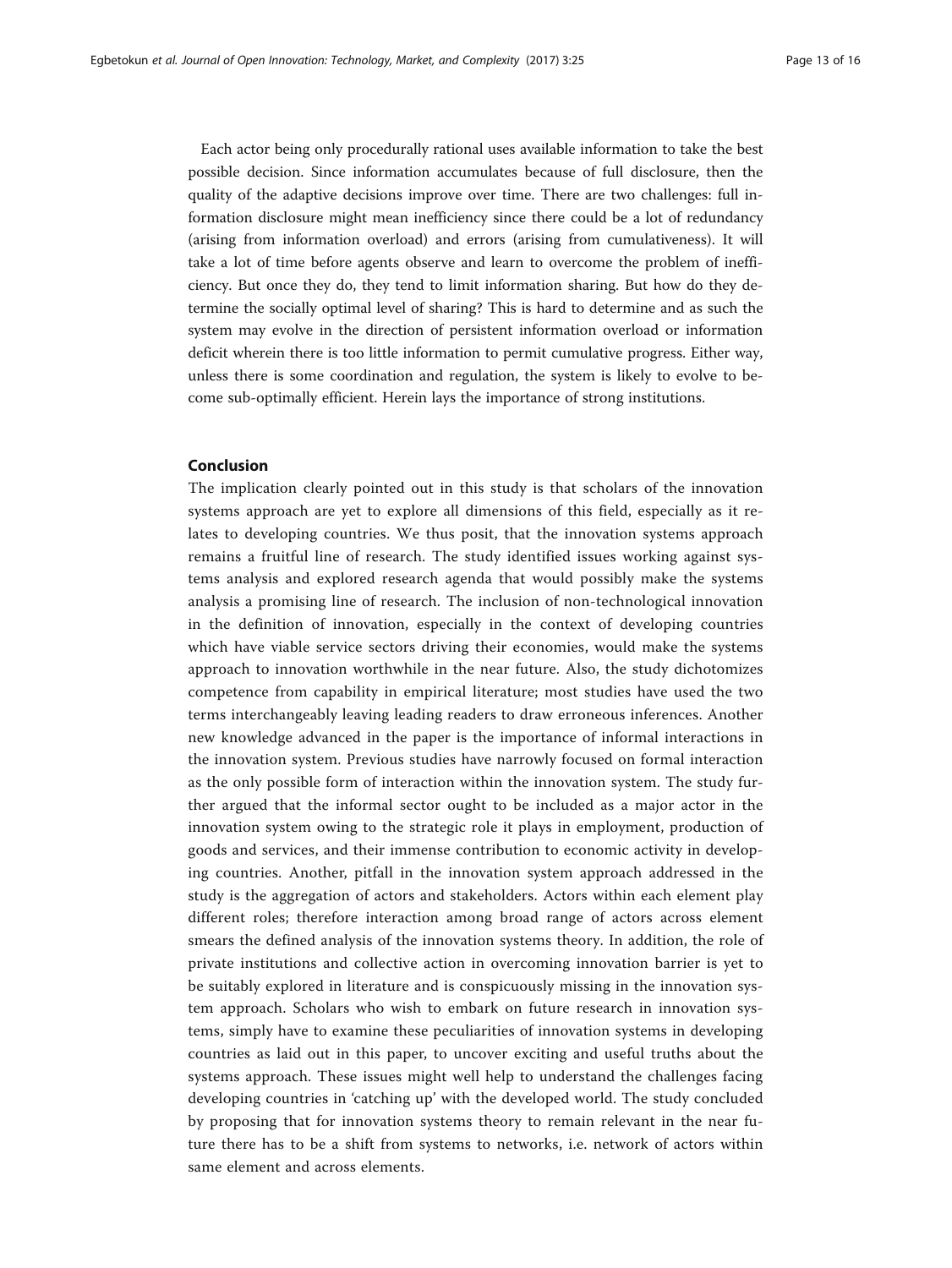## **Endnotes**

<sup>1</sup>35th DRUID Celebration Conference Debate on the motion 'Let it be resolved that this conference believes that the systems of innovation approach is no longer a promising line of research', held on 19th June, 2013, Barcelona, Spain. Videos available at [https://vimeo.](https://vimeo.com/155650827) [com/155650827](https://vimeo.com/155650827)

 $2$ Ibid

3 [http://www.sciencedirect.com/](http://www.sciencedirect.com/search?qs=innovation%20system&show=25&sortBy=relevance&offset=0)

[search?qs=innovation%20system&show=25&sortBy=relevance&offset=0](http://www.sciencedirect.com/search?qs=innovation%20system&show=25&sortBy=relevance&offset=0)

<sup>4</sup>To give some representative examples: Carlsson et al. (2002) the basic elements as well as the analytical and methodological issues arising from various system concepts. In his introduction to the special issue of Industrial and Corporate Change on Building Innovation Systems, Niosi (2011) provides an overview of the history and components of innovation systems. Edquist [\(1997\)](#page-14-0) discusses the emergence and characteristics of the various systems approaches. The first chapter of Lundvall et al. [\(2009\)](#page-15-0) considers innovation systems in relation to economic growth and development. That chapter, drawing on Niosi (2002) and Cooper (1992), among others, also provides an excellent discussion of how innovation systems should be viewed in the context of development. In the Oxford Handbook of Innovation (Fagerberg et al., 2005), three chapters (7, 11 and 14 respectively) provide detailed discussions on the history and evolution of national, regional and sectoral innovation systems. Lundvall [\(2010\)](#page-15-0) offers a comprehensive discussion on the history and potential future evolutionary direction of innovation systems research.

5 How important a role technology diffusion plays in latecomer contexts is open to debate. On the one hand, there is the notion that a large proportion of innovative changes in latecomer economies derive from the adoption, diffusion and adaptation of imported technologies (BellandPavitt, 1993). On the other hand, it has recently been argued that technology adoption and diffusion may play a more limited role in driving innovation and growth in African manufacturing that is currently believed (Fafchamps and Söderbom, [2013](#page-14-0))

<sup>6</sup>The informal sector comprises 48%, 51%, 65% and 72% of non-agricultural employment in North Africa, Latin America, Asia and Sub-Saharan Africa, respectively (ILO [2002](#page-15-0)). Micro Small and Medium Enterprises, account for over 60% of GDP and over 70% of total employment in low income countries, while they contribute about 70% of GDP and 95% of total employment in middle income countries (NBS, [2010\)](#page-15-0)

#### Acknowledgements None.

Availability of data and materials Not applicable.

#### Authors' contributions

Conception and design of study (AAE). Drafting of the manuscript (AAE, AJO, BFA, OOJ). Revising manuscript critically for intellectual content (AAE). Approval of final version of manuscript (AAE, AJO, BFA, OOJ).

Funding Not applicable.

Ethics approval and consent to participate Not applicable.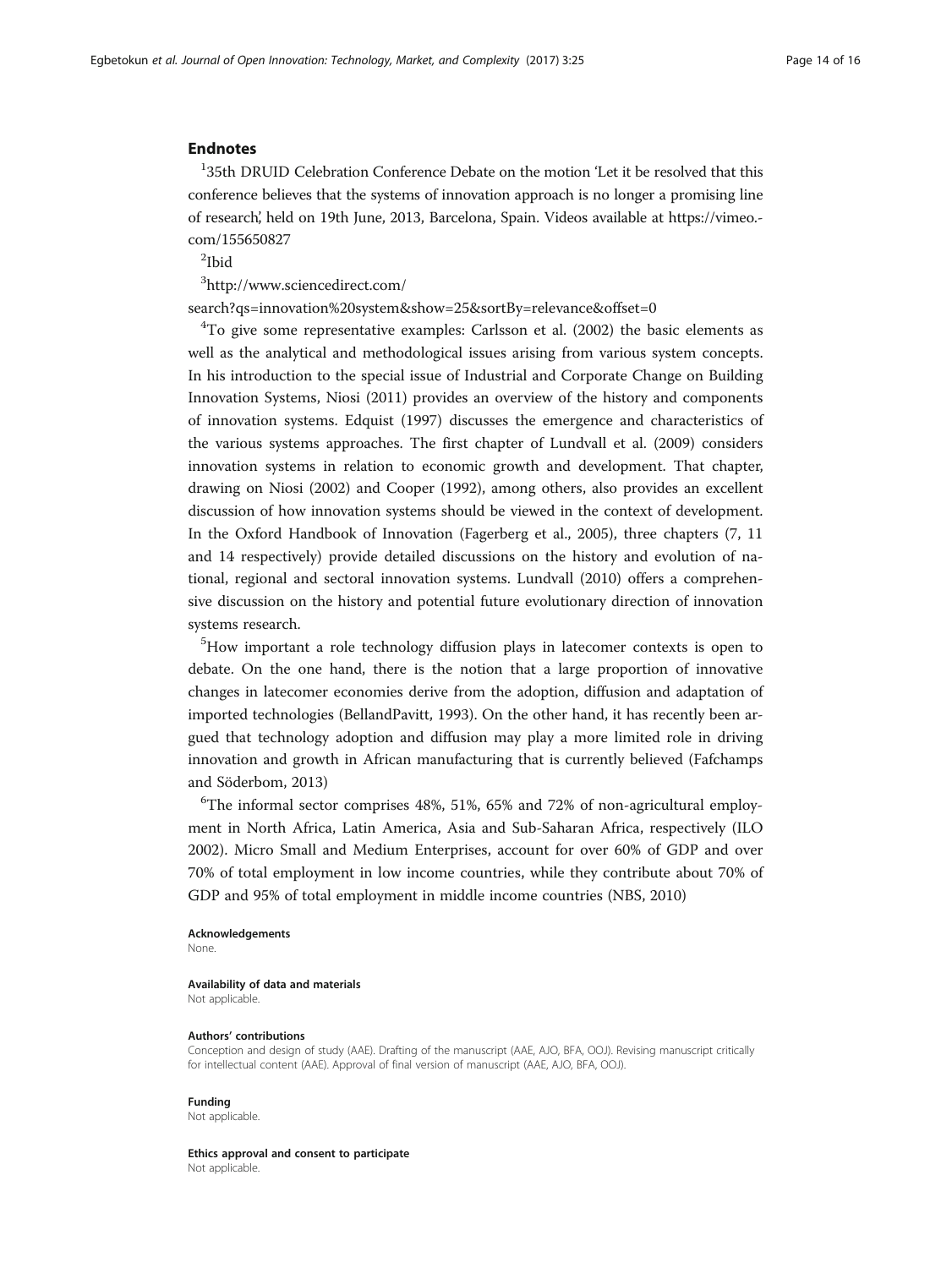#### <span id="page-14-0"></span>Consent for publication

Not applicable.

#### Competing interests

The authors declare that they have no competing interests.

# Publisher's Note

Springer Nature remains neutral with regard to jurisdictional claims in published maps and institutional affiliations.

#### Author details

<sup>1</sup>National Centre for Technology Management, Ile-Ife, Nigeria. <sup>2</sup>African Institute for Science Policy and Innovation, Obafemi Awolowo University, Ile-Ife, Nigeria.

#### Received: 17 May 2017 Accepted: 6 November 2017 Published online: 21 November 2017

#### References

Aderemi, H. O., & Oyebisi, T. O. (2012). Management and evaluation of technological capability in ICT firms: An information system approach. International Journal of Business Information Systems, 11(2), 127–147.

Aderemi, H. O., Oyebisi, T. O., & Adegbite, S. A. (2011). Hi-tech competence building in firms: Priority of technological efforts. IRCAB Journal of Social and Management Science, 1(1), 54–63.

Ajao, B.F & Jegede, O.O (2014). Formal interactions versus informal interactions in the national innovation system: concept and issues. Bell, M., & Pavitt, K. (1993). Technological accumulation and industrial growth: Contrasts between developed and developing countries. Industrial and Corporate Change, 2(2), 157–210.

Bernardes, A. T. (2003). Cross-over, thresholds, and interactions between science and technology: Lessons for lessdeveloped countries. Research Policy, 32(5), 865–885.

Bhaduri, S. & Sheikh, F.A. (2012). Measuring informal innovations: study of grasssroots innovation of Kashmir. Paper presented at the 9th Globelics academy in Tampere, Finland 2013.

Biggs, T., Shah, M. & Strivastava, P. (1995). Technological capabilities and learning in African enterprises. World Bank technical paper no.288.<http://siteresources.worldbank.org/EXTAFRSUMAFTPS/Resources/aft288.pdf> accessed 14 December 2015.

Bogliacino, F., Perani, G., Pianta, M., & Supino, S. (2009). Innovation in developing countries. The evidence from innovation surveys, Paper for the FIRB conference research and entrepreneurship in the knowledge-based economy. Milan: Bocconi University 7-8 September 2009.

Carlsson, B., & Stankiewicz, R. (1991). On the nature, function and composition of technological systems. Journal of Evolutionary Economics, 1(2), 93–118.

Chesbrough, H. (2011). Everything you need to know about open innovation, Acessed online [https://www.forbes.com/sites/](https://www.forbes.com/sites/henrychesbrough/2011/03/21/everything-you-need-to-know-about-open-innovation/#4fcfb84275f4) [henrychesbrough/2011/03/21/everything-you-need-to-know-about-open-innovation/#4fcfb84275f4](https://www.forbes.com/sites/henrychesbrough/2011/03/21/everything-you-need-to-know-about-open-innovation/#4fcfb84275f4) march, 2011.

Cooke, P., Gomez Uranga, M., & Etxebarria, G. (1997). Regional innovation systems: Institutional and organisational dimensions. Research Policy, 26(5), 475–491.

Cozzens, S., & Sutz, J. (2012). Innovation in informal settings: A research agendaIDRC, Ottawa. [https://www.idrc.ca/sites/](https://www.idrc.ca/sites/default/files/sp/Documents%20EN/iid-framework-july-29.pdf) [default/files/sp/Documents%20EN/iid-framework-july-29.pdf .](https://www.idrc.ca/sites/default/files/sp/Documents%20EN/iid-framework-july-29.pdf) Accessed 8 Apr 2014.

Cozzens, S. & Sutz, J. (2014). Innovation in informal settings: Reflections and proposals for a research agenda. Innovation and Development, 4(1), 5–31 (2014). doi:[https://doi.org/10.1080/2157930X.2013.876803](http://dx.doi.org/10.1080/2157930X.2013.876803).

Daniels, S. (2010) Making do: Innovation in Kenya's informal economy. Analogue Digital.

Dutta, S., Narasimhan, O., & Rajiv, S. (2005). Conceptualizing and measuring capabilities: Methodology and empirical application. Strategic Management Journal, 26(3), 277–285.

Edquist, C. (Ed.). (1997). Systems of Innovation. London: Frances Pinter.

Egbetokun, A., Adeniyi, A., & Siyanbola, W. (2012). On the capability of SMEs to innovate: The cable and wire manufacturing sub-sector in Nigeria. International Journal of Learning and Intellectual Capital, 9(2), 64–85.

Egbetokun, A. A., Siyanbola, W. O., Sanni, M., Olamade, O. O., Adeniyi, A. A., & Irefin, I. A. (2009). What drives innovation? Inferences from an industry-wide survey in Nigeria. International Journal of Technology Management, 45(1), 123–140.

Fafchamps, Marcel, & MånsSöderbom."Network Proximity and Business Practices in African Manufacturing." The World Bank Economic Review (2013).

Fagerberg, J., Feldman, M. P., & Srholec, M. (2014). Technological dynamics and social capability: US states and European nations. Journal of Economic Geography, 14(2), 313–337.

Fagerberg, J.; Srholec, M. & Verspagen, B. (2010). Innovation and economic development. In H. Bronwyn, and N. Rosenberg (Eds.), Handbook of the Economics of Innovation (pp. 833–872). Elsevier.

Freeman, C. (1991). Networks of innovators: A synthesis of research issues. Research Policy, 20(5), 499–514. Freitas, I. M. B., Clausen, T., Fontana, R., & Verspagen, B. (2011). Formal and informal external linkages and firms'

innovative strategies. A cross-country comparison. Journal of Evolutionary Economics, 21, 91–119.

Garcia-Torres, M. A. & Hollanders, H. (2009). The diffusion of informal knowledge and innovation performance: A sectoral approach. UNU-MERIT working paper no. 2009-013. [http://www.merit.unu.edu/publications/wppdf/2009/](http://www.merit.unu.edu/publications/wppdf/2009/wp2009-013.pdf) [wp2009-013.pdf](http://www.merit.unu.edu/publications/wppdf/2009/wp2009-013.pdf). Accessed 13 May 2014.

Goedhuys, M. (2007). Learning, product innovation, and firm heterogeneity in developing countries; evidence from Tanzania. Industrial and Corporate Change, 16(2), 269–292.

Grant, R.M. (2001). The resource-based theory of competitive advantage. California Management Review.

Hadjimanolis, A. (2000). An investigation of innovation antecedents in small firms in the context of a small developing country. R&D Management, 30(3), 235–246.

Iammarino, S., Padilla-Pérez, R., & von Tunzelmann, N. (2008). Technological capabilities and global-local interactions: The electronics industry in two Mexican regions. World Development, 36(10), 1980–2003.